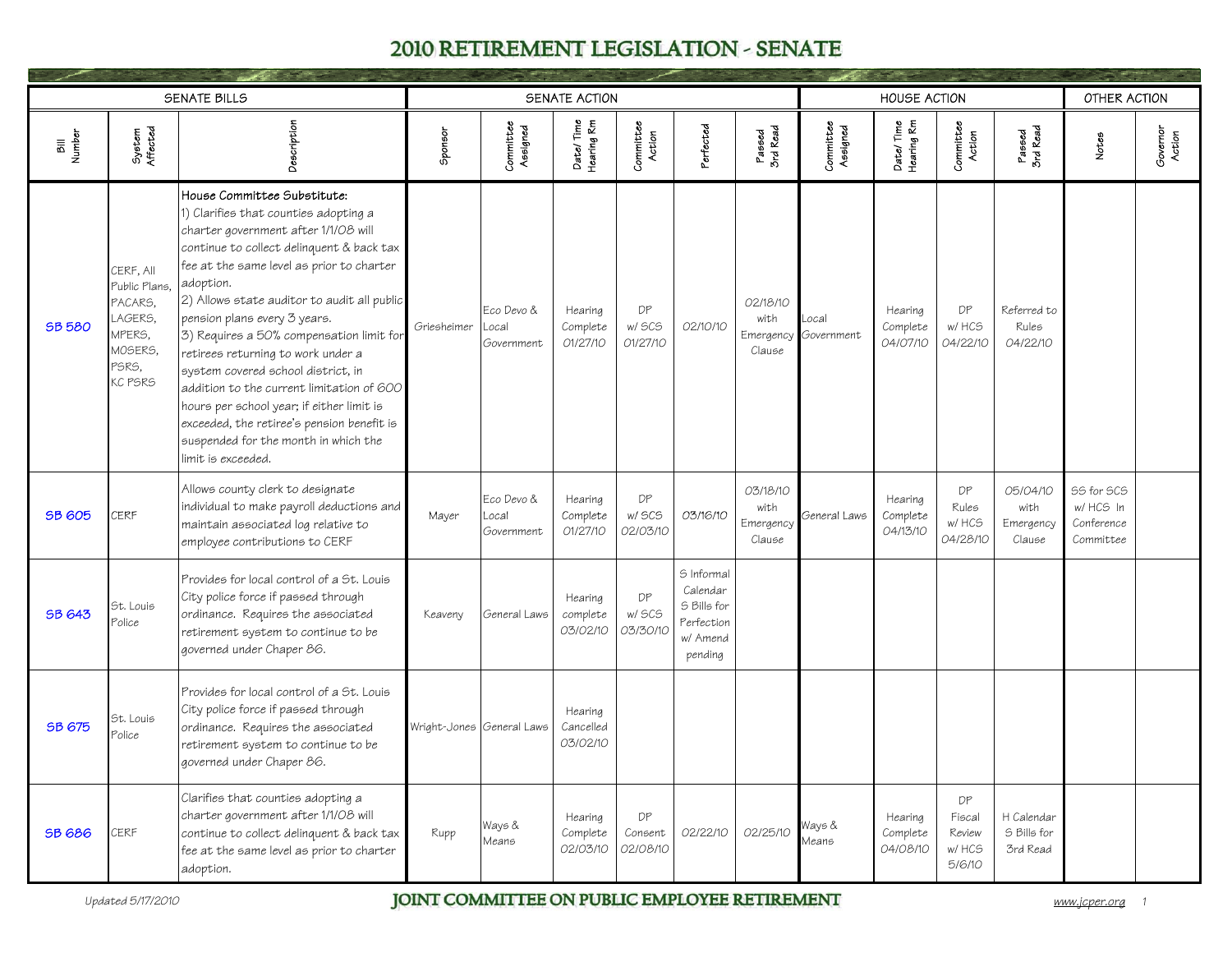|                |                                                                   | <b>SENATE BILLS</b>                                                                                                                                                                                                                                                                                                                                                                                                                                                                                                             |         |                                                      | SENATE ACTION                   |                                       |                                                    |                    |                       | <b>HOUSE ACTION</b>             |                          |                                  | OTHER ACTION |                    |
|----------------|-------------------------------------------------------------------|---------------------------------------------------------------------------------------------------------------------------------------------------------------------------------------------------------------------------------------------------------------------------------------------------------------------------------------------------------------------------------------------------------------------------------------------------------------------------------------------------------------------------------|---------|------------------------------------------------------|---------------------------------|---------------------------------------|----------------------------------------------------|--------------------|-----------------------|---------------------------------|--------------------------|----------------------------------|--------------|--------------------|
| Bill<br>Number | System<br>Affected                                                | Description                                                                                                                                                                                                                                                                                                                                                                                                                                                                                                                     | Sponsor | Committee<br>Assigned                                | Date/Time<br>Hearing Rm         | Committee<br>Action                   | Perfected                                          | Passed<br>3rd Read | Committee<br>Assigned | Date/Time<br>Hearing Rm         | Committee<br>Action      | Passed<br>3rd Read               | Notes        | Governor<br>Action |
| <b>SB 700</b>  | CERF                                                              | Allows county clerk to designate<br>individual to make payroll deductions and<br>maintain associated log relative to<br>employee contributions to CERF                                                                                                                                                                                                                                                                                                                                                                          | Lager   | Eco Devo &<br>Local<br>Government                    | Hearing<br>Complete<br>01/27/10 | DP<br>Consent<br>w/ SCS<br>03/04/10   | 03/22/10                                           | 03/22/10           | .ocal<br>Government   | Hearing<br>Complete<br>05/05/10 | DP<br>w/ HCS<br>05/05/10 | Referred to<br>Rules<br>05/10/10 |              |                    |
| <b>SB 707</b>  | PSRS /<br>PEERS                                                   | Allows PSRS members age 75 & over by<br>01/01/11 to receive additional \$5 monthly<br>times years of service & PEERS members<br>to receive additional \$3 monthly times<br>vears of service.                                                                                                                                                                                                                                                                                                                                    | McKenna | Veteran's<br>Affairs.<br>Pensions &<br>Urban Affairs |                                 |                                       |                                                    |                    |                       |                                 |                          |                                  |              |                    |
| <b>SB 714</b>  | PACARS,<br>LAGERS,<br>MOSERS/<br>MPERS,<br>PSRS.<br><b>KCPSRS</b> | Senate Substitute:<br>1) Allows State Auditor to audit public<br>pension plans every 3 yrs.<br>2) Increases age & service requirements<br>for state employees, General Assembly,<br>Elected Officials, or Judges who begin<br>employment after 1/1/11. Such members<br>will be required to contribute 4% of pay to<br>the applicable retirement system.<br>3) Creates Missouri State Retirement<br>Investment Board to invest<br>MOSERS/MPERS assets.<br>4) Requires a 50% compensation limit for<br>retirees returning to work | Crowell | Veteran's<br>Affairs,<br>Pensions &<br>Urban Affairs | Hearing<br>Complete<br>02/18/10 | DP<br>Fiscal<br>Oversight<br>04/20/10 | 04/12/10                                           |                    | 04/20/10 Retirement   | Hearing<br>Complete<br>05/04/10 |                          |                                  |              |                    |
| SB 715         | MCHCP                                                             | Consolidates all state agencies and<br>colleges or universities into MCHCP                                                                                                                                                                                                                                                                                                                                                                                                                                                      | Crowell | Finance,<br>Govt,<br>Elections                       | Hearing<br>Complete<br>03/01/10 |                                       |                                                    |                    |                       |                                 |                          |                                  |              |                    |
| SB 736         | <b>CERF</b>                                                       | Clarifies that counties adopting a<br>charter government after 1/1/08 will<br>continue to collect delinquent & back tax<br>fee at the same level as prior to charter<br>adoption.                                                                                                                                                                                                                                                                                                                                               | McKenna | Eco Devo &<br>Local<br>Government                    | Hearing<br>Complete<br>02/3/10  | DP<br>Consent<br>02/11/10             | Removed<br>from<br>Consent<br>Calendar<br>02/15/10 |                    |                       |                                 |                          |                                  |              |                    |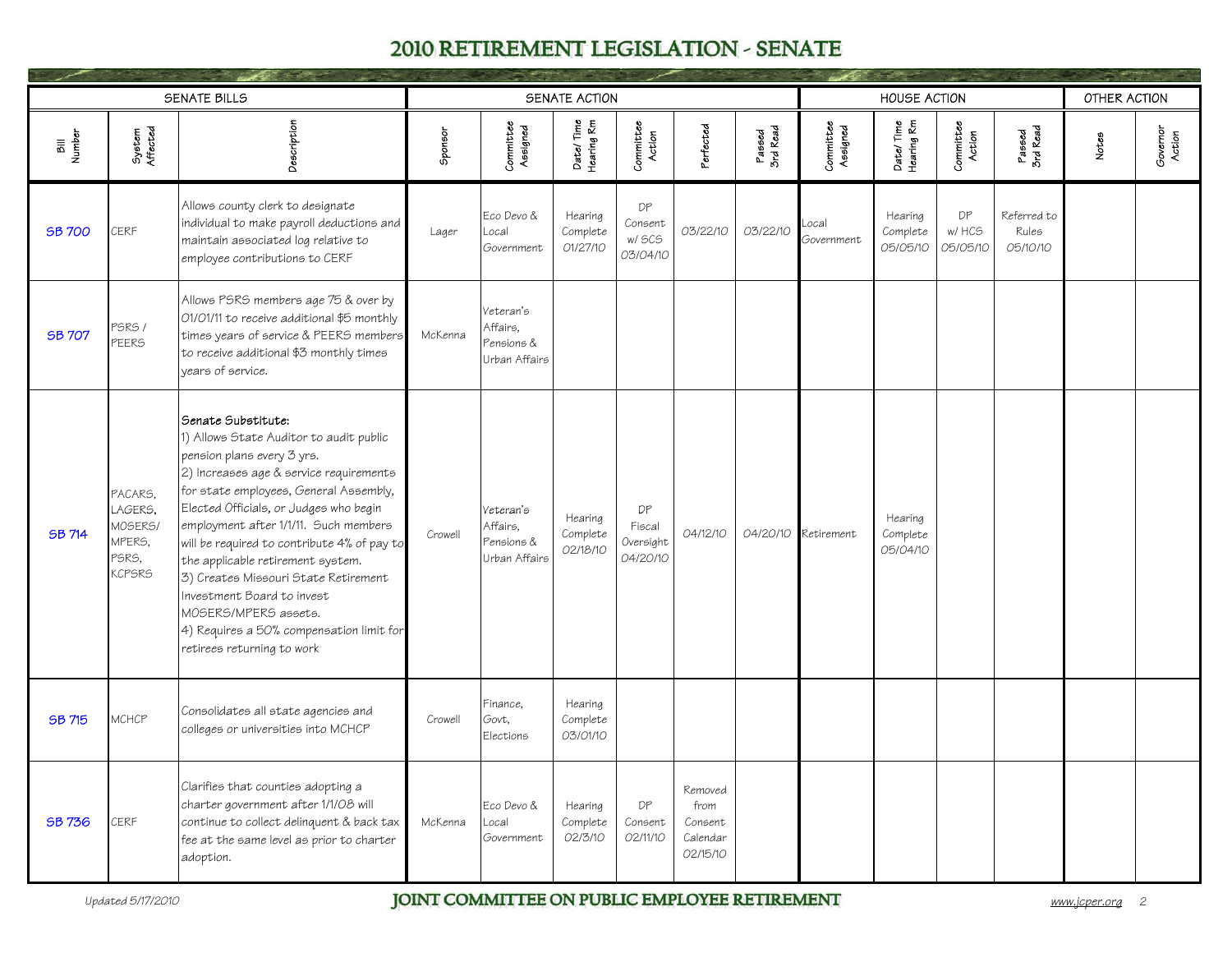|                |                                     | SENATE BILLS                                                                                                                                                                                                                                                                                                                                       |          |                                                      | SENATE ACTION                   |                          |                                                     |                                         |                       | <b>HOUSE ACTION</b>             |                                   |                                       | OTHER ACTION                                            |                    |
|----------------|-------------------------------------|----------------------------------------------------------------------------------------------------------------------------------------------------------------------------------------------------------------------------------------------------------------------------------------------------------------------------------------------------|----------|------------------------------------------------------|---------------------------------|--------------------------|-----------------------------------------------------|-----------------------------------------|-----------------------|---------------------------------|-----------------------------------|---------------------------------------|---------------------------------------------------------|--------------------|
| Bill<br>Number | System<br>Affected                  | Description                                                                                                                                                                                                                                                                                                                                        | Sponsor  | Committee<br>Assigned                                | Date/Time<br>Hearing Rm         | Committee<br>Action      | Perfected                                           | Passed<br>3rd Read                      | Committee<br>Assigned | Date/Time<br>Hearing Rm         | Committee<br>Action               | Passed<br>3rd Read                    | Notes                                                   | Governor<br>Action |
| SB 757         | All Public<br>Plans                 | Allows state auditor to audit public<br>pension plans every 3 years                                                                                                                                                                                                                                                                                | Rupp     | Govt.<br>Account. &<br>Fiscal<br>Oversight           | Hearing<br>Complete<br>02/18/10 | DP<br>03/18/10           | 03/23/10<br>w/SS                                    | 03/24/10                                | Budget                | Hearing<br>Complete<br>04/20/10 | <b>DP</b><br>w/ HCS<br>04/20/10   |                                       |                                                         |                    |
| SB 797         | <b>PACARS</b>                       | Provides the prosecuting attorney<br>system in Missouri to be converted to a<br>district attorney system.                                                                                                                                                                                                                                          | Green    | Judiciary                                            | Hearing<br>Complete<br>02/15/10 | DP<br>02/22/10           | S Informal<br>Calendar<br>S Bills for<br>Perfection |                                         |                       |                                 |                                   |                                       |                                                         |                    |
| <b>SB 887</b>  | MOSERS &<br><b>MPERS</b>            | Allows Water Patrol employees<br>transferred to the Highway Patrol to<br>elect retirement benefit coverage under<br>MPERS within 90 days of 1/1/11                                                                                                                                                                                                 | Schaefer | Judiciary                                            | Hearing<br>Complete<br>03/17/10 | DP<br>w/ SCS<br>03/01/10 | 3/16/10                                             | 03/18/10<br>with<br>Emergency<br>Clause | ublic Safety          | Hearing<br>Complete<br>04/20/10 | DP<br>w/ HCS<br>04/27/10          | Referred to<br>Rules<br>04/28/10      |                                                         |                    |
| <b>SB 894</b>  | MCHCP                               | Modifies benefit offering for medicare<br>eligible state retirees                                                                                                                                                                                                                                                                                  | Dempsey  | Small<br>Business &<br>Insurance                     | Hearing<br>Complete<br>02/23/10 | DP<br>03/16/10           | 3/23/10                                             | 04/06/10                                | tealth<br>nsurance    | Hearing<br>Complete<br>04/27/10 | DP<br>Rules<br>w/ HCS<br>05/11/10 | H Calendar<br>S Bills for<br>3rd Read | Provisions<br>included in<br><b>HB 2205</b>             |                    |
| <b>SB 896</b>  | <b>MOSERS /</b><br><b>MPERS</b>     | Requires all state employees hired on or<br>after January 1, 2011 to participate in a<br>defined contribution retirement plan<br>under MOSERS or MPERS                                                                                                                                                                                             | Shields  | Veteran's<br>Affairs.<br>Pensions &<br>Urban Affairs | Hearing<br>Complete<br>02/18/10 | DP<br>02/24/10           | S Informal<br>Calendar<br>S Bills for<br>Perfection |                                         |                       |                                 |                                   |                                       |                                                         |                    |
| <b>SB 938</b>  | <b>KCPSRS</b>                       | Requires a 50% compensation limit for<br>retirees returning to system covered<br>work and includes IRC conformance<br>provisions                                                                                                                                                                                                                   | Justus   | Veteran's<br>Affairs.<br>Pensions &<br>Urban Affairs |                                 |                          |                                                     |                                         |                       |                                 |                                   |                                       | Provisions<br>included in<br>SB 714 &<br><b>HB 2357</b> |                    |
| <b>SB1048</b>  | MOSERS /<br>MPERS/<br>Judicial Plan | Any state employee hired after 01/01/11<br>will be required to reach age 67 with at<br>least 10 years of service or utilize Rule of<br>90 with age 55, to be eligible for normal<br>retirement benefit and will be required to<br>contribute 4% to the system. General<br>Assembly, Elected Official and Judicial<br>provisions are also modified. | Crowell  | Veteran's<br>Affairs,<br>Pensions &<br>Urban Affairs |                                 |                          |                                                     |                                         |                       |                                 |                                   |                                       | Provisions<br>included in<br><b>SB 714</b>              |                    |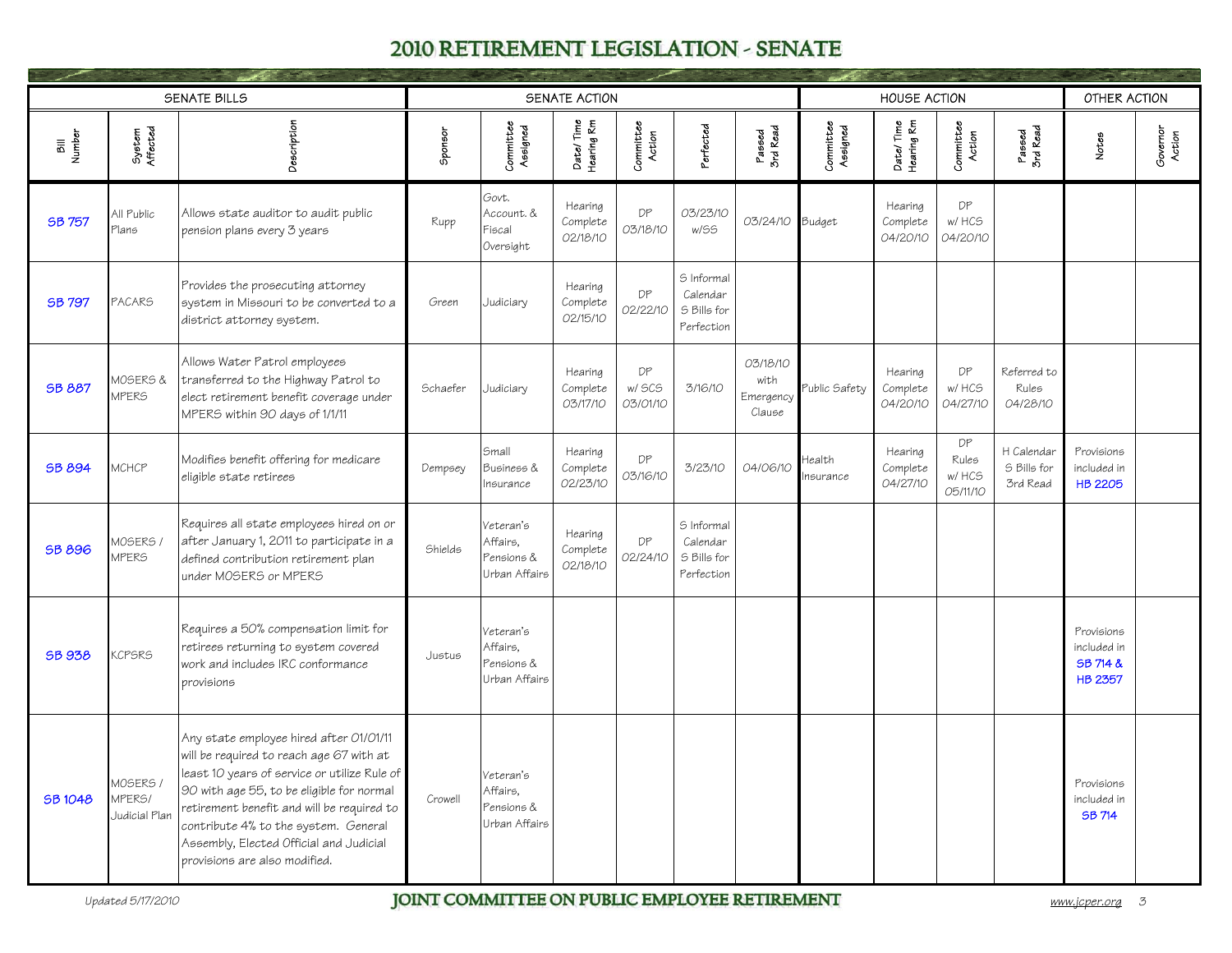|                |                                                  | <b>SENATE BILLS</b>                                                                                                                                                                                                                                                                                                                    |         |                                                      | SENATE ACTION                           |                     |                       |                                                 |                       | <b>HOUSE ACTION</b>     |                     |                    | OTHER ACTION                               |                    |
|----------------|--------------------------------------------------|----------------------------------------------------------------------------------------------------------------------------------------------------------------------------------------------------------------------------------------------------------------------------------------------------------------------------------------|---------|------------------------------------------------------|-----------------------------------------|---------------------|-----------------------|-------------------------------------------------|-----------------------|-------------------------|---------------------|--------------------|--------------------------------------------|--------------------|
| Bill<br>Number | System<br>Affected                               | Descriptior                                                                                                                                                                                                                                                                                                                            | Sponsor | Committee<br>Assigned                                | Date/Time<br>Hearing Rm                 | Committee<br>Action | <sup>P</sup> erfected | Passed<br>3rd Read                              | Committee<br>Assigned | Date/Time<br>Hearing Rm | Committee<br>Action | Passed<br>3rd Read | Notes                                      | Governor<br>Action |
| <b>SB 1049</b> | MOSERS /<br>MPER <sub>5</sub> /<br>Judicial Plan | Any state employee, General Assembly<br>member, Elected Official, or Judge who<br>begins employment after 1/1/11, will be<br>required to reach age 62 with service<br>requirements to be eligible for retirement,<br>will be required to contribute 5% to the<br>system, and modifies judicial return to<br>work & survivor provisions | Crowell | Veteran's<br>Affairs.<br>Pensions &<br>Urban Affairs |                                         |                     |                       |                                                 |                       |                         |                     |                    |                                            |                    |
| <b>SB 1050</b> | MOSERS /<br><b>MPERS</b>                         | Creates the Missouri Public Trust<br>Company to manage investments for<br>MOSERS & MPERS                                                                                                                                                                                                                                               | Crowell | Veteran's<br>Affairs,<br>Pensions &<br>Urban Affairs |                                         |                     |                       |                                                 |                       |                         |                     |                    | Provisions<br>included in<br><b>SB 714</b> |                    |
| SB 1057        | MOSERS /<br><b>MPERS</b>                         | Transfers Water Patrol employees to the<br>Highway Patrol                                                                                                                                                                                                                                                                              | Shields | General Laws                                         | Hearing<br>Complete<br>04/29/10<br>GAFO | DP<br>04/07/10      | 04/13/10              | S Formal<br>Calendar<br>S Bills for<br>3rd Read |                       |                         |                     |                    | Provisions<br>included in<br><b>HB1868</b> |                    |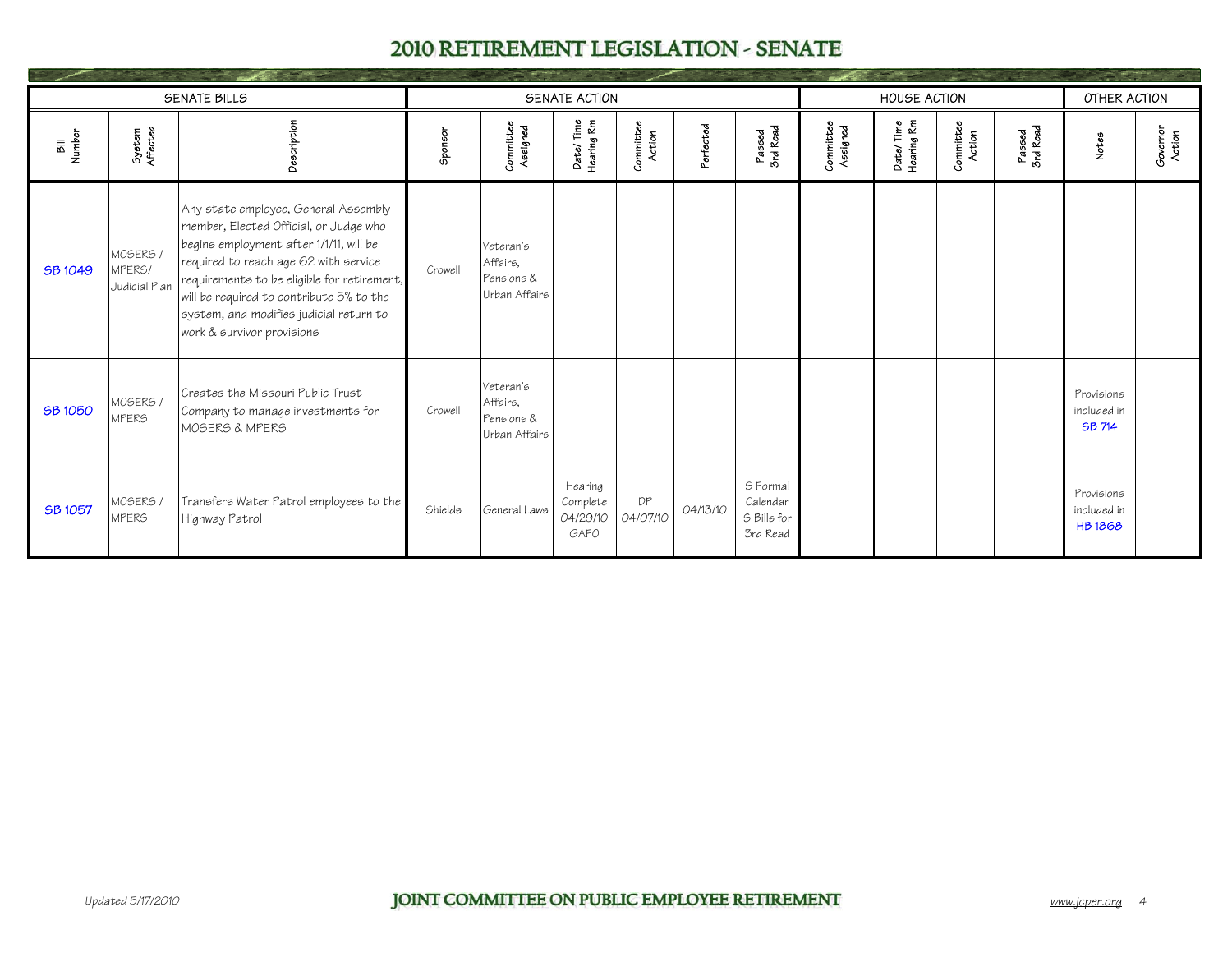|                |                                     | <b>HOUSE BILLS</b>                                                                                                                                                                                                                                           |               |                       | <b>HOUSE ACTION</b>                |                                                     |                                       |                    |                                   | SENATE ACTION                   |                                  |                                                                        | OTHER ACTION     |                    |
|----------------|-------------------------------------|--------------------------------------------------------------------------------------------------------------------------------------------------------------------------------------------------------------------------------------------------------------|---------------|-----------------------|------------------------------------|-----------------------------------------------------|---------------------------------------|--------------------|-----------------------------------|---------------------------------|----------------------------------|------------------------------------------------------------------------|------------------|--------------------|
| Bill<br>Number | System<br>Affected                  | Description                                                                                                                                                                                                                                                  | Sponsor       | Committee<br>Assigned | Date/Time<br>Hearing Rm            | Committee<br>Action                                 | Perfected                             | Passed<br>3rd Read | Committee<br>Assigned             | Date/Time<br>Hearing Rm         | Committee<br>Action              | Passed<br>3rd Read                                                     | Notes            | Governor<br>Action |
| <b>HB 1264</b> | MOSERS &<br><b>MPERS</b>            | Allows members, who retire under a<br>joint/survivor option, to elect & receive a<br>normal annuity upon marriage dissolution<br>under certain circumstances                                                                                                 | Komo          |                       |                                    |                                                     |                                       |                    |                                   |                                 |                                  |                                                                        |                  |                    |
| <b>HB 1290</b> | CERF,<br>LAGERS, &<br><b>KCPSRS</b> | 1) Clarifies that counties adopting a<br>charter government after 01/01/08 will<br>continue to collect delinquent & back tax<br>fee at the same rate as prior to<br>adoption.<br>2) Allows the State Auditor to audit<br>public pension plans every 3 years. | Gatschenberge | Ways &<br>Means       | Hearing<br>Complete<br>03/04/10    | DP<br>Consent w/<br><b>HCS</b><br>Rules<br>03/16/10 | 03/24/10                              | 03/29/10           | Eco Devo &<br>Local<br>Government | Hearing<br>Complete<br>04/14/10 | DP<br>w/ SCS<br>04/14/10         | S Informal<br>Calendar<br>H Bills for<br>3rd Read w<br>SA's<br>pending |                  |                    |
| <b>HB 1316</b> | CERF                                | Clarifies that counties adopting a<br>charter government after 1/1/08 will<br>collect delinquent & back tax fee at same<br>level prior to charter adoption                                                                                                   | Deeken        | Tax Reform            | Hearing<br>Complete<br>01/27/10    | DP<br>w/ HCS<br>Rules<br>02/17/10                   | 04/19/10                              | 04/22/10           | Eco Devo &<br>ocal<br>Government  | Hearing<br>Complete<br>04/28/10 | DP<br>GAFO<br>w/ SCS<br>05/06/10 | 05/11/10                                                               | TAFP<br>05/13/10 |                    |
| <b>HB 1414</b> | MOSERS                              | Elected or appointed official of this state<br>or any political subdivision found or<br>pleads guilty of a felony foreits all<br>benefits                                                                                                                    | McGhee        | Ethics                | Scheduled<br>Not Heard<br>01/26/10 |                                                     |                                       |                    |                                   |                                 |                                  |                                                                        |                  |                    |
| <b>HB 1424</b> | CERF                                | Clarifies that counties adopting a<br>charter government after 1/1/08 will<br>collect delinquent & back tax fee at same<br>level prior to charter adoption                                                                                                   | Franz         | Ways &<br>Means       | Hearing<br>Complete<br>02/18/10    | DP<br>Consent<br>Rules<br>03/17/10                  | 03/24/10                              | 03/29/10           | Ways &<br>Means                   | Hearing<br>Complete<br>04/07/10 | DP<br>w/ SCS<br>04/21/10         | S Informal<br>Calendar<br>H Bills for<br>3rd Read                      |                  |                    |
| <b>HB 1471</b> | City of<br>Peculiar                 | Allows the City of Peculiar to submit to<br>voters a retail sales tax of up to .5% for<br>Public Safety Department use.                                                                                                                                      | Scavuzzo      |                       |                                    |                                                     |                                       |                    |                                   |                                 |                                  |                                                                        |                  |                    |
| <b>HB 1533</b> | <b>LAGERS</b>                       | Reduces the minimum service retirement<br>age for a county road worker from age<br>60 to age 55                                                                                                                                                              | Fischer, L    |                       |                                    |                                                     |                                       |                    |                                   |                                 |                                  |                                                                        |                  |                    |
| <b>HB 1583</b> | <b>MOSERS</b>                       | Allows active members eligible for normal<br>retirement with an annuity commencing<br>between 1/1/10 & 9/1/10 to retire & receive<br>a monetary incentive                                                                                                    | Jones, K.     | Retirement            | Hearing<br>Complete<br>04/28/10    | DP<br>Rules<br>w/ HCS<br>04/28/10                   | H Calendar<br>Bills for<br>Perfection |                    |                                   |                                 |                                  |                                                                        |                  |                    |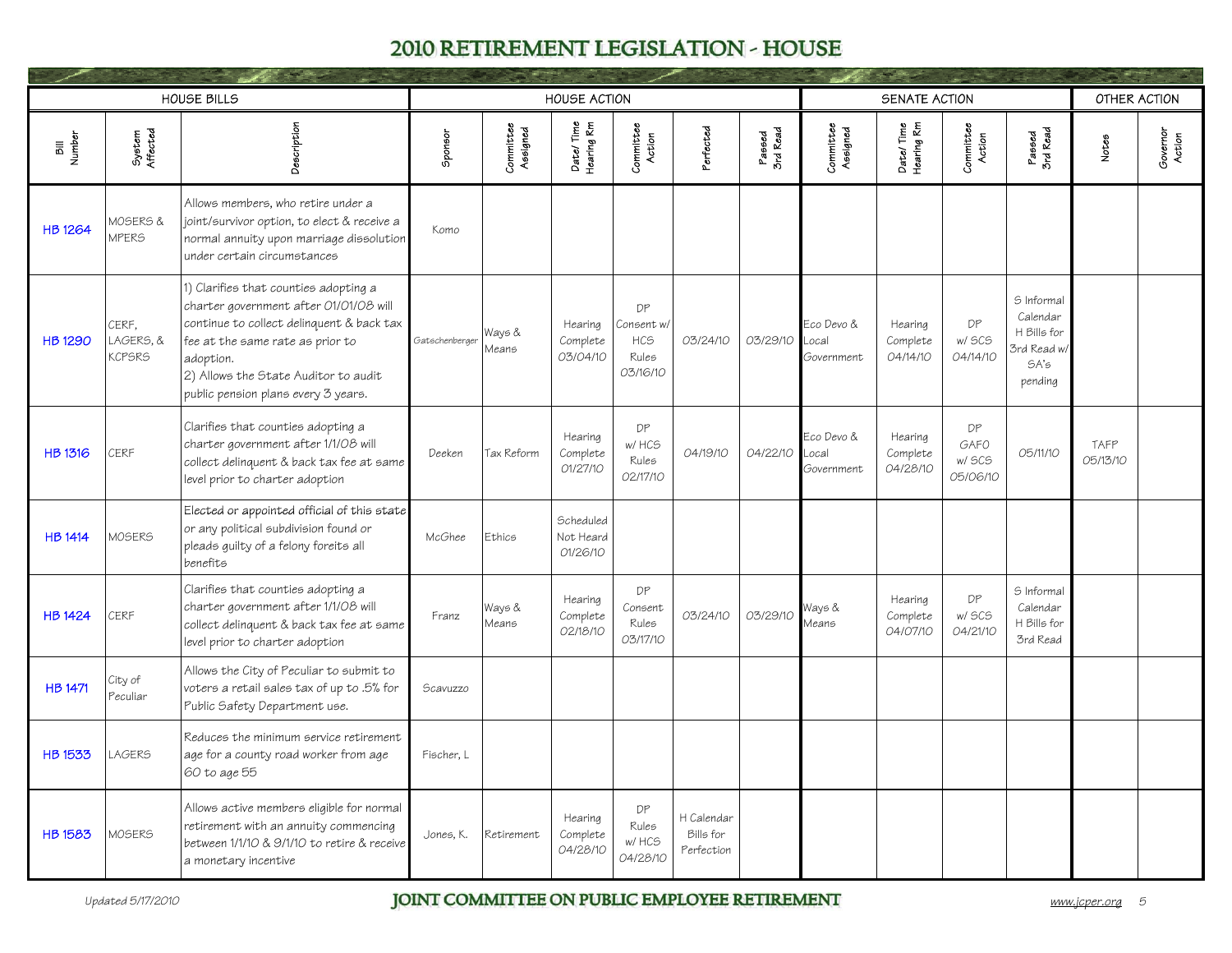|                |                                  | <b>HOUSE BILLS</b>                                                                                                                                                                         |                       |                       | <b>HOUSE ACTION</b>              |                                    |                                    |                    |                                       | SENATE ACTION                   |                                  |                                         | OTHER ACTION     |                    |
|----------------|----------------------------------|--------------------------------------------------------------------------------------------------------------------------------------------------------------------------------------------|-----------------------|-----------------------|----------------------------------|------------------------------------|------------------------------------|--------------------|---------------------------------------|---------------------------------|----------------------------------|-----------------------------------------|------------------|--------------------|
| Bill<br>Number | System<br>Affected               | Description                                                                                                                                                                                | Sponsor               | Committee<br>Assigned | Date/Time<br>Hearing Rm          | Committee<br>Action                | <sup>2</sup> erfected              | Passed<br>3rd Read | Committee<br>Assigned                 | Date/Time<br>Hearing Rm         | Committee<br>Action              | Passed<br>3rd Read                      | Notes            | Governor<br>Action |
| <b>HB 1597</b> | MOSERS                           | Establishes a minimum salary for certain<br>employees with the Department of<br>Corrections                                                                                                | Deeken                |                       |                                  |                                    |                                    |                    |                                       |                                 |                                  |                                         |                  |                    |
| <b>HB 1601</b> | St. Louis<br>Police              | Provides for local control of a St. Louis<br>City police force if passed through<br>ordinance. Requires the associated<br>retirement system to continue to be<br>governed under Chapter 86 | Nasheed               | Urban Issues          | Hearing<br>Complete<br>03/01/10  | DP<br>Rules<br>03/22/10            | Perfection<br>Defeated<br>03/31/10 |                    |                                       |                                 |                                  |                                         |                  |                    |
| <b>HB 1687</b> | MOSERS &<br><b>MPERS</b>         | Authorizes an annual salary adjustment<br>for state employees equal to cost of<br>living adjustment associated with the CPI                                                                | LeVota                |                       |                                  |                                    |                                    |                    |                                       |                                 |                                  |                                         |                  |                    |
| <b>HB 1704</b> | MOSERS &<br><b>MPERS</b>         | Requires the transfer of funds to cover a<br>transferred service election between the<br>two systems                                                                                       | Franz &<br>Schlottach |                       |                                  |                                    |                                    |                    |                                       |                                 |                                  |                                         |                  |                    |
| <b>HB 1715</b> | МСНСР,<br>MoDOT,<br>Conservation | Removes eligibility for state employees<br>hired after 01/01/12 for sponsored health<br>insurance benefits upon retirement                                                                 | Parson                | Retirement            | Hearing<br>Cancelled<br>05/04/10 |                                    |                                    |                    |                                       |                                 |                                  |                                         |                  |                    |
| <b>HB 1752</b> | St. Louis<br><b>PSRS</b>         | Modifies the make-up of the board of<br>trustees                                                                                                                                           | Chappelle-<br>Nadal   |                       |                                  |                                    |                                    |                    |                                       |                                 |                                  |                                         |                  |                    |
| <b>HB 1798</b> | MOSERS                           | Provides auto enrollment in the state<br>employees' deferred compensation<br>program for eligible employees hired on or<br>after 9/1/10                                                    | Bruns                 |                       |                                  |                                    |                                    |                    |                                       |                                 |                                  |                                         |                  |                    |
| <b>HB1868</b>  | MOSERS &<br><b>MPERS</b>         | Transfers Water Patrol employees to the<br>Highway Patrol. Establishes Commission<br>on Reorganization of State Health Care.                                                               | Scharnhorst           | General<br>aws        | Hearing<br>Complete<br>03/02/10  | DP<br>Consent<br>Rules<br>03/22/10 | 3/30/10                            | 03/31/10           | Financial, Gov<br>Org, &<br>Elections | Hearing<br>Complete<br>04/19/10 | DP<br>GAFO<br>w/ SCS<br>05/06/10 | 05/06/10<br>with<br>Emergency<br>Clause | TAFP<br>05/14/10 |                    |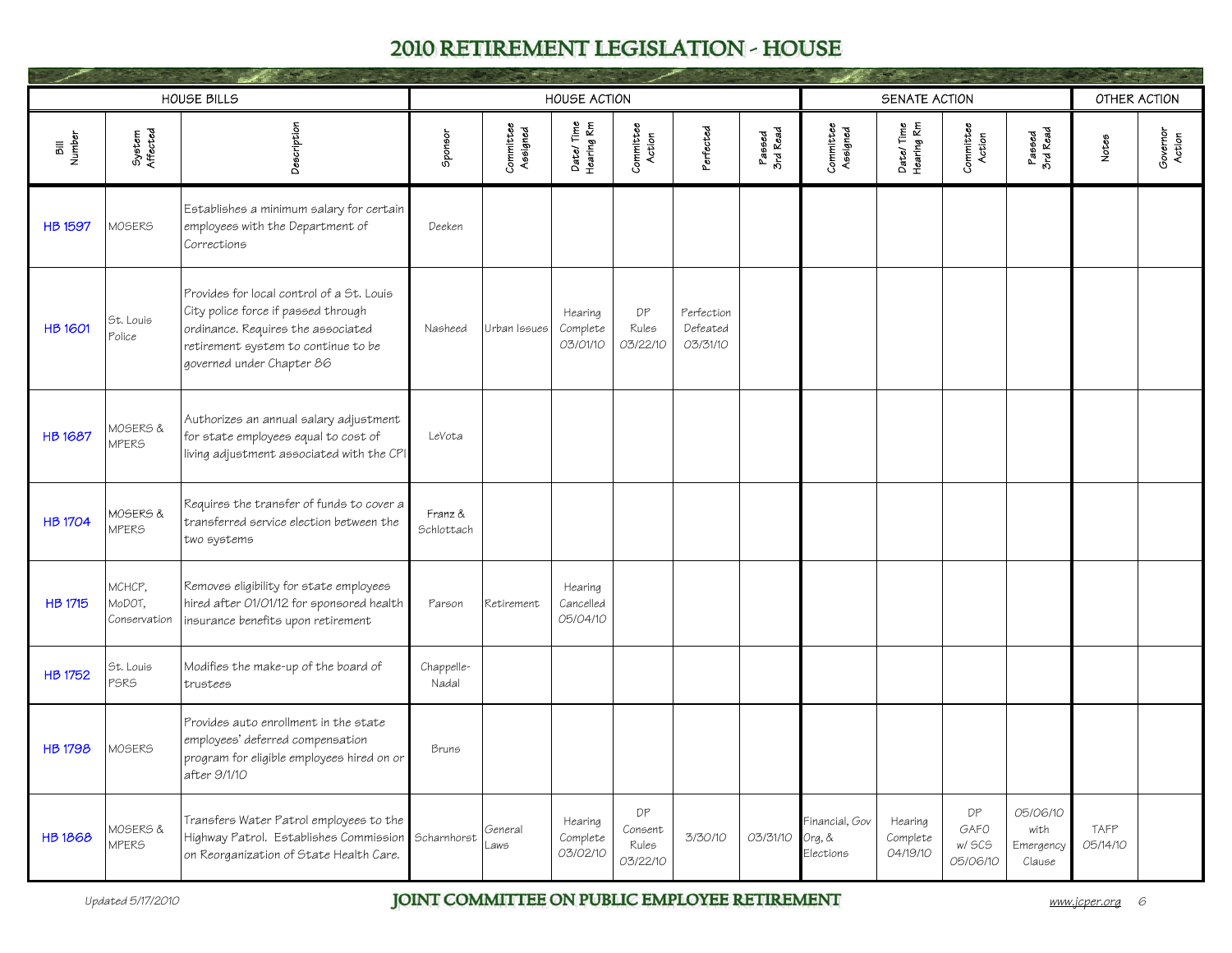|                |                                                         | HOUSE BILLS                                                                                                                                                                      |             |                       | <b>HOUSE ACTION</b>             |                     |           |                    |                       | SENATE ACTION           |                     |                    | OTHER ACTION |                    |
|----------------|---------------------------------------------------------|----------------------------------------------------------------------------------------------------------------------------------------------------------------------------------|-------------|-----------------------|---------------------------------|---------------------|-----------|--------------------|-----------------------|-------------------------|---------------------|--------------------|--------------|--------------------|
| Bill<br>Number | System<br>Affected                                      | Description                                                                                                                                                                      | Sponsor     | Committee<br>Assigned | Date/Time<br>Hearing Rm         | Committee<br>Action | Perfected | Passed<br>3rd Read | Committee<br>Assigned | Date/Time<br>Hearing Rm | Committee<br>Action | Passed<br>3rd Read | Notes        | Governor<br>Action |
| <b>HB1899</b>  | Police Chiefs/<br>Police Officers<br>Retirement<br>Fund | Establishes the Police Chiefs/Police<br>Officers Retirement Fund which would<br>provide a retirement annuity to municipal<br>police chiefs and officers                          | Dugger      | Public<br>Safety      |                                 |                     |           |                    |                       |                         |                     |                    |              |                    |
| <b>HB 1992</b> | _aw<br>Enforcement                                      | Creates the Law Enforcement Safety<br>Fund and authorizes a \$7 surcharge in<br>certain criminal cases to fund a<br>contribution system for certain law<br>enforcement employees | Fischer, L. |                       |                                 |                     |           |                    |                       |                         |                     |                    |              |                    |
| <b>HB 2096</b> | Sheriffs'<br>Retirement<br>System                       | Modifies when an employee who is a<br>member of the Sheriffs' Retirement<br>System and elected at a special election<br>receives creditable service                              | Bruns       |                       |                                 |                     |           |                    |                       |                         |                     |                    |              |                    |
| <b>HB 2100</b> | <b>CERF</b>                                             | Modifies direct rollover provisions for the<br>County Employees' Retirement System                                                                                               | Franz       |                       |                                 |                     |           |                    |                       |                         |                     |                    |              |                    |
| <b>HB 2112</b> | <b>MOSERS</b>                                           | Prohibits members of the General<br>Assembly who have not served at least 3<br>full biennial assemblies from accruing<br>creditable service under the Year 2000<br>Plan          | Koenig      |                       |                                 |                     |           |                    |                       |                         |                     |                    |              |                    |
| HB 2113        | Statutory<br>Public Plans                               | Establishes a defined contribution<br>retirement plan for new hires on or after<br>01/01/11                                                                                      | Koenig      | Retirement            | Hearing<br>Complete<br>04/13/10 |                     |           |                    |                       |                         |                     |                    |              |                    |
| <b>HB 2122</b> | <b>LAGERS</b>                                           | Allows LAGERS benefit recipients to<br>serve as elected officials for the<br>jurisdiction from which they retired<br>without forfeiting their monthly<br>retirement benefit      | Dougherty   | Retirement            | Hearing<br>Complete<br>04/13/10 | DP<br>04/13/10      |           |                    |                       |                         |                     |                    |              |                    |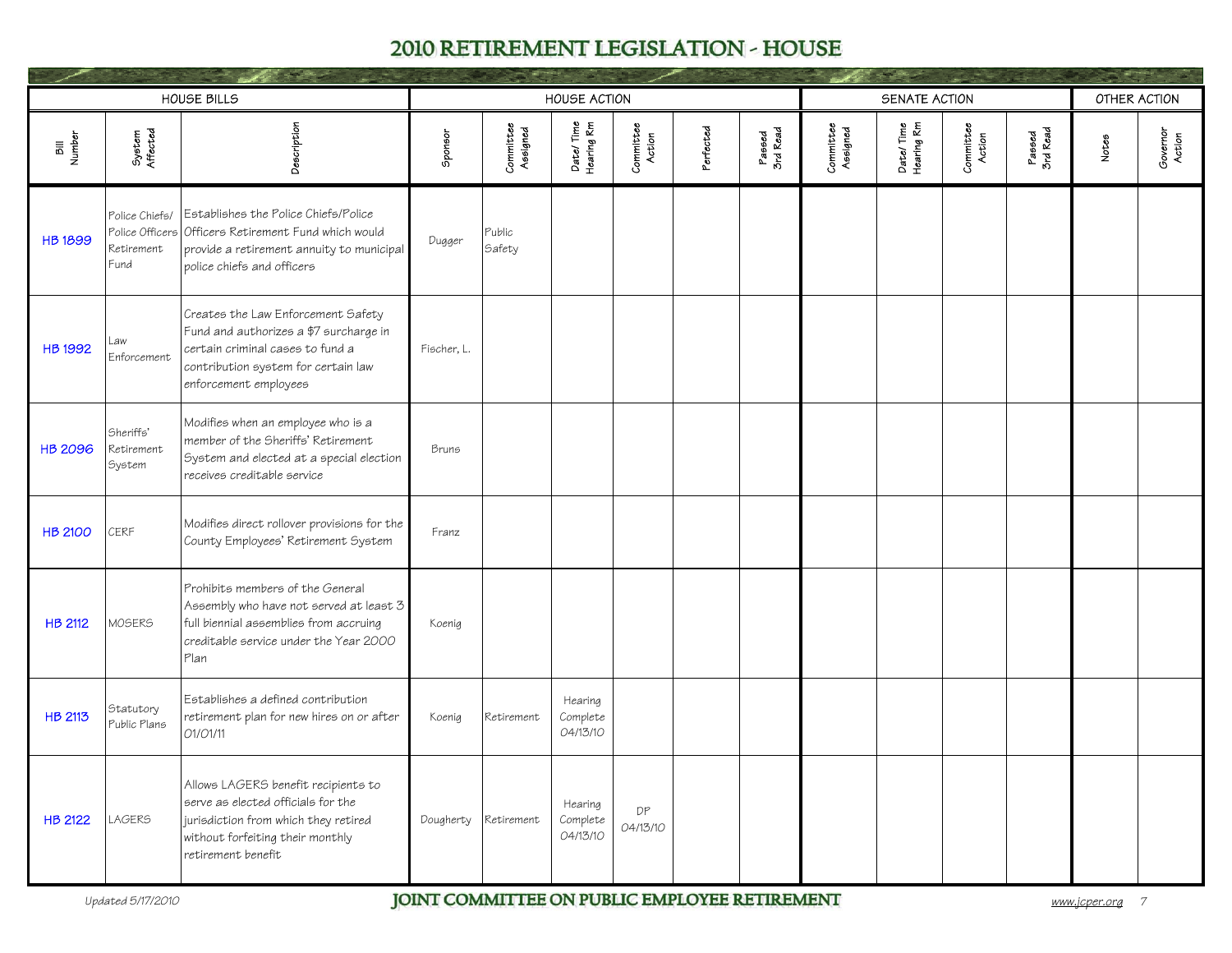|                |                                | HOUSE BILLS                                                                                                                                                                                               |          |                       | <b>HOUSE ACTION</b>             |                                    |           |                    |                                             | SENATE ACTION                   |                          |                                                   | OTHER ACTION                                            |                    |
|----------------|--------------------------------|-----------------------------------------------------------------------------------------------------------------------------------------------------------------------------------------------------------|----------|-----------------------|---------------------------------|------------------------------------|-----------|--------------------|---------------------------------------------|---------------------------------|--------------------------|---------------------------------------------------|---------------------------------------------------------|--------------------|
| Bill<br>Number | System<br>Affected             | Description                                                                                                                                                                                               | Sponsor  | Committee<br>Assigned | Date/Time<br>Hearing Rm         | Committee<br>Action                | Perfected | Passed<br>3rd Read | Committee<br>Assigned                       | Date/Time<br>Hearing Rm         | Committee<br>Action      | Passed<br>3rd Read                                | Notes                                                   | Governor<br>Action |
| <b>HB 2134</b> |                                | Provides an exclusion in the prohibition of<br>PSRS/PEERS nonprofit organization coverage under<br>systems.                                                                                               | Flook    |                       |                                 |                                    |           |                    |                                             |                                 |                          |                                                   |                                                         |                    |
| <b>HB 2162</b> | KC Police &<br>Civilian Police | Provisions to modify starting date of<br>retirement benefit in event of death of<br>member &/or surviving spouse & modifies<br>criteria associated with prior service<br>purchase                         | Flook    | Retirement            | Hearing<br>Complete<br>04/13/10 |                                    |           |                    |                                             |                                 |                          |                                                   |                                                         |                    |
| <b>HB 2205</b> | <b>MCHCP</b>                   | Modifies benefit offering for medicare<br>eligible state retirees                                                                                                                                         | Burlison | Health Care<br>Policy | Hearing<br>Complete<br>03/03/10 | DP<br>Consent<br>Rules<br>03/22/10 | 03/30/10  | 03/31/10           | Small<br>Business,<br>nsurance,<br>Industry | Hearing<br>Complete<br>04/13/10 | DP<br>w/ SCS<br>05/05/10 | S Informal<br>Calendar<br>H Bills for<br>3rd Read | Provisions<br>included in<br>SB 894                     |                    |
| <b>HB 2221</b> | KC PSRS                        | Requires a 50% compensation limit for<br>retirees returning to system covered<br>work and includes IRC conformance<br>provisions                                                                          | Curls    | Retirement            | Hearing<br>Complete<br>04/13/10 | DP<br>04/13/10                     |           |                    |                                             |                                 |                          |                                                   | Provisions<br>included in<br>HB 2357 &<br><b>SB 714</b> |                    |
| <b>HB 2292</b> | <b>PEERS</b>                   | Beginning 8/28/10, allows a person<br>employed 17 or less hours per week in a<br>school to be employed in another public<br>school.                                                                       | Fallert  |                       |                                 |                                    |           |                    |                                             |                                 |                          |                                                   |                                                         |                    |
| <b>HB 2308</b> | <b>MCHCP</b>                   | Modifies benefit offering for medicare<br>eligible state retirees                                                                                                                                         | Burlison |                       |                                 |                                    |           |                    |                                             |                                 |                          |                                                   |                                                         |                    |
| <b>HB 2349</b> | University of<br>Missouri      | Allows employee of the University of<br>Missouri to be entitled to a leave of<br>absence for military service or election to<br>public office. Such leave shall not result<br>in retirement benefit loss. | Nolte    |                       |                                 |                                    |           |                    |                                             |                                 |                          |                                                   |                                                         |                    |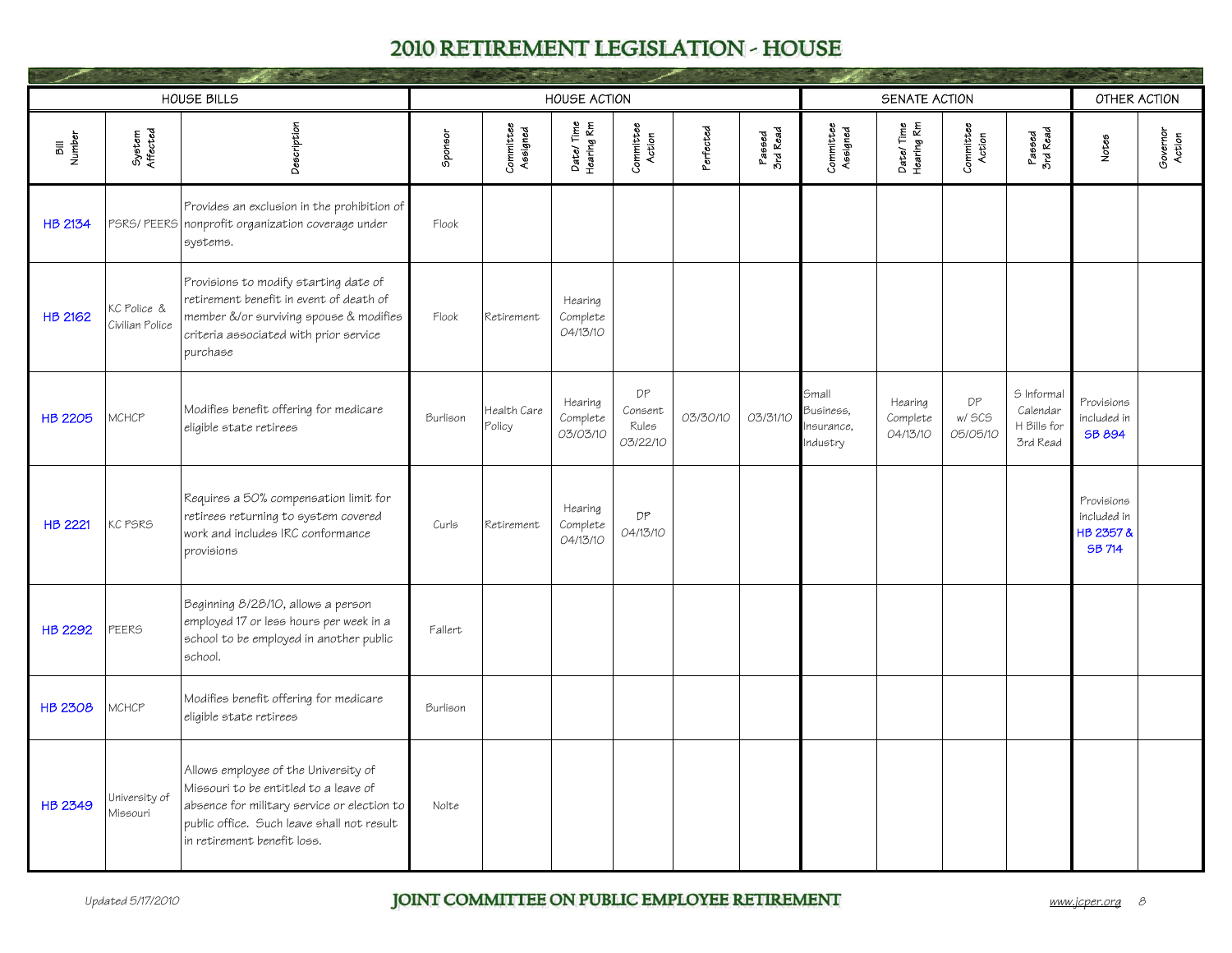|                  |                               | HOUSE BILLS                                                                                                                                                                                                                                                                                                                                                                                                                                                                                                                                                                                                                                                                                                                          |         |                       | <b>HOUSE ACTION</b>             |                                   |           |                    |                                                                  | SENATE ACTION                   |                        |                    | OTHER ACTION                         |                    |
|------------------|-------------------------------|--------------------------------------------------------------------------------------------------------------------------------------------------------------------------------------------------------------------------------------------------------------------------------------------------------------------------------------------------------------------------------------------------------------------------------------------------------------------------------------------------------------------------------------------------------------------------------------------------------------------------------------------------------------------------------------------------------------------------------------|---------|-----------------------|---------------------------------|-----------------------------------|-----------|--------------------|------------------------------------------------------------------|---------------------------------|------------------------|--------------------|--------------------------------------|--------------------|
| Bill<br>Number   | System<br>Affected            | Description                                                                                                                                                                                                                                                                                                                                                                                                                                                                                                                                                                                                                                                                                                                          | Sponsor | Committee<br>Assigned | Date/Time<br>Hearing Rm         | Committee<br>Action               | Perfected | Passed<br>3rd Read | Committee<br>Assigned                                            | Date/Time<br>Hearing Rm         | Committee<br>Action    | Passed<br>3rd Read | Notes                                | Governor<br>Action |
| HB 2357          | Public<br>Retirement<br>Plans | Senate Substitute for House<br>Committee Substitue.:<br>1) Requires MO public pension plans to<br>establish policy regarding investments &<br>terrorism<br>2) Allows State Auditor to audit public<br>pension plans every 3 yrs.<br>3) Increases age & service requirements<br>for state employees, General Assembly,<br>Elected Officials, or Judges who begin<br>employment after 1/1/11. Such members<br>will be required to contribute 4% of pay to<br>the applicable retirement system.<br>4) Creates Missouri State Retirement<br>Investment Board to invest<br>MOSERS/MPERS assets.<br>5) Requires a 50% compensation limit for<br>retirees returning to work - KCPSRS<br>6) IRC Conformance provisions - St.<br>Louis Police | Smith   | <b>Veterans</b>       | Hearing<br>Complete<br>03/30/10 | DP<br>Rules<br>w/ HCS<br>04/06/10 | 04/08/10  | 04/14/10           | Veteran's<br>Affairs.<br><sup>2</sup> ensions &<br>Urban Affairs | Hearing<br>Complete<br>04/29/10 | DP<br>GAFO<br>05/06/10 | 05/06/10           | H Calendar<br>H Bills w/<br>S Amends |                    |
| <b>HB 2409</b>   | PSRS                          | Increases the retiree return to work<br>limits from 550 hours to 750 hours per<br>school year and compensation limits<br>from 50% to 75% compensation.<br>Requires employee contribution for<br>retiree working over 550 hours but less<br>than 750 hours per year.                                                                                                                                                                                                                                                                                                                                                                                                                                                                  | Denison |                       |                                 |                                   |           |                    |                                                                  |                                 |                        |                    |                                      |                    |
| <b>HB 2417</b>   | MOSERS &<br><b>MPERS</b>      | Allows Water Patrol employees<br>transferred to the Highway Patrol to<br>elect retirement benefit coverage under<br>MPERS within 90 days of 1/1/11                                                                                                                                                                                                                                                                                                                                                                                                                                                                                                                                                                                   | Roorda  | Public<br>Safety      | Hearing<br>Complete<br>04/07/10 | DP<br>w/ HCS<br>04/15/10          |           |                    |                                                                  |                                 |                        |                    |                                      |                    |
| HCR <sub>4</sub> | Social<br>Security            | Urges Congress to support repeal of the<br>GPO and WEP                                                                                                                                                                                                                                                                                                                                                                                                                                                                                                                                                                                                                                                                               | Nolte   |                       |                                 |                                   |           |                    |                                                                  |                                 |                        |                    |                                      |                    |